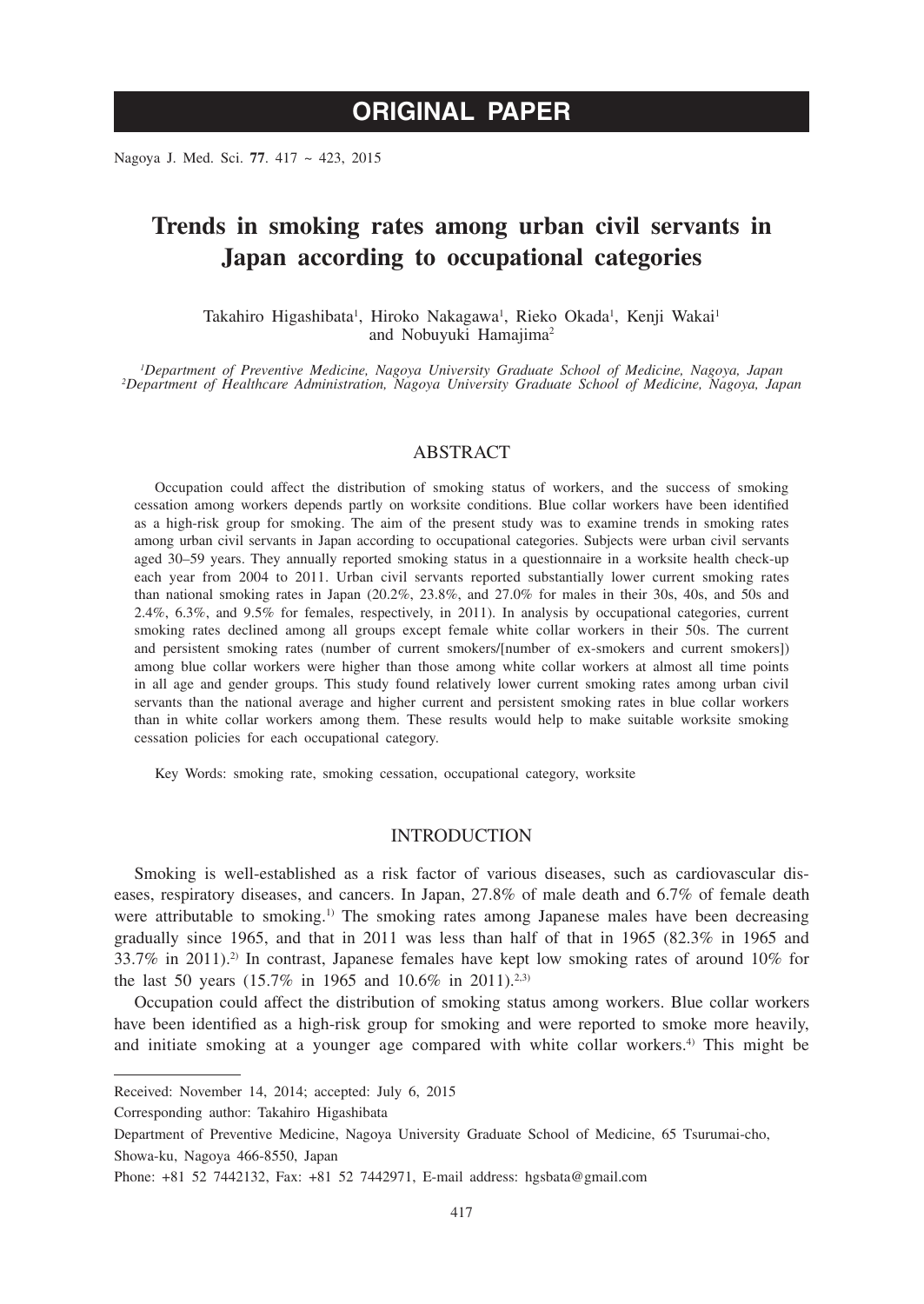because blue collar workers are likely to have higher job strain and be exposed to more hazards on the job than white collar workers.<sup>5,6)</sup> Moreover, the role of cultural norms in worksites for blue collar workers can partly contribute to the high smoking rates among blue collar workers.<sup>4)</sup>

On the other hand, the success of smoking cessation for workers partly depends on worksite conditions. Worksite smoking rates affect the likelihood of successful smoking cessation.<sup>7)</sup> Also, the presence of smoking cessation programs at worksites and the presence of worksite rules limiting smoking have beneficial effects of reducing current smokers.<sup>4)</sup> However, smoking cessation benefits of worksites are least available to worker groups with the highest smoking rates, such as blue collar workers, because their worksites are scattered and their workers frequently change employers.4) Therefore, this disparity between occupational categories should be taken into account when considering efforts to decrease smoking rates.

To date, current smoking rates in Japan have been surveyed in various specific groups, such as members of the Japanese Cancer Association<sup>8)</sup> and medical students,<sup>9)</sup> but there were few studies among urban civil servants. The present study aimed to examine trends in smoking rates among urban civil servants in Japan according to occupational categories. The differences in smoking rates between white and blue collar workers could be useful information to make worksite smoking cessation policies that are suited to each occupational category.

#### **METHODS**

#### *Study population*

Subjects were civil servants aged 30–59 years of a local government in Aichi Prefecture in central Japan. The local government serves the fourth-largest population in Japan (2.3 million people in 2010).<sup>10</sup> The subjects were eligible for annual health check-up. Civil servants who did not take the health check-up each year or did not completely answer the relevant questions for the purpose of this study were excluded. Final study groups of each year included 13,101, 12,818, 12,385, 11,966, 10,408, 9,941, 9,733, and 9,229 subjects for 2004 to 2011, respectively. The local government provided us with anonymized data for the current analysis. This study was approved by the ethics committee of Nagoya University School of Medicine (approval No. 2012-0290).

#### *Data collection and analysis*

A self-administered and onymous questionnaire survey was conducted each year. The civil servants reported their smoking status in the questionnaire. Information on age, gender, and occupational code was given by the local government. According to the International Standard Classification of Occupation-08 by the International Labor Organization (available at http://www. ilo.org/public/english/bureau/stat/isco/), all civil servants were categorized into the following six major occupational groups; managers, professionals, technicians and associate professionals, clerical support workers, plant and machine operators, and elementary occupations. Subsequently, these occupational groups were divided into two occupational categories; white collar (managers, professionals, and clerical support workers) and blue collar (technicians and associate professionals, plant and machine operators, and elementary occupations).

Smoking status was categorized as "never smoker," "ex-smoker," and "current smoker." A current smoking rate was calculated as the number of current smokers divided by that of all subjects, and a persistent smoking rate was calculated as the number of current smokers divided by that of those who had started smoking (ex-smokers and current smokers). A persistent smoking rate is appropriate for assessing the success of smoking cessation efforts.<sup>4)</sup> This study compared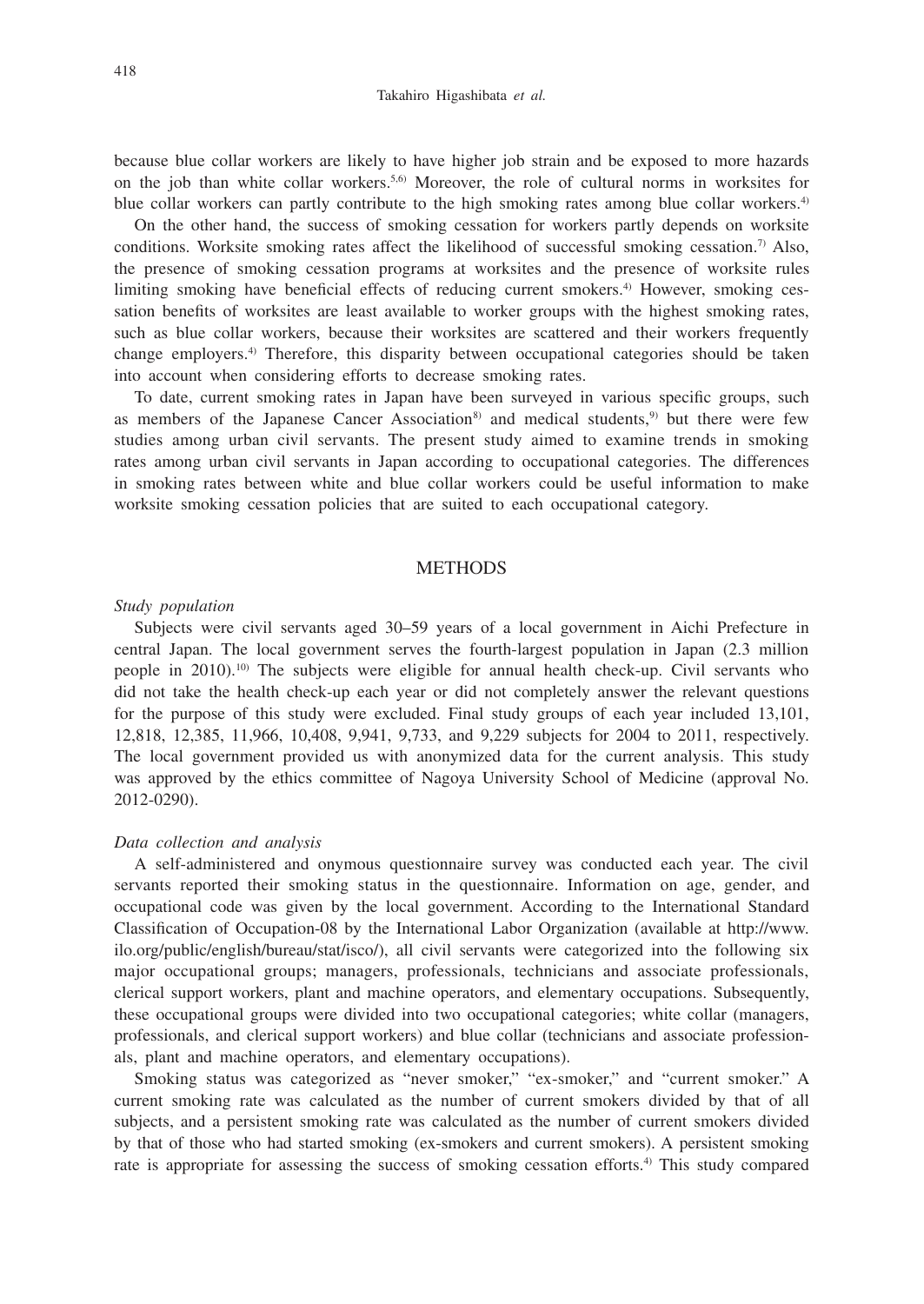the current smoking rates with age-adjusted national smoking rates in Japan based on the age distribution among urban civil servants of the local government<sup>2)</sup> and observed annual changes in both of the smoking rates according to age, gender, and occupational categories.

### RESULTS

#### *Study subjects*

The distributions of subjects from 2004 to 2011 were shown in Table 1. The sample sizes had become smaller year by year. Especially, the number of blue collar workers in their 30s in 2011 was less than half of that in 2004 for both males and females.

#### *Current smoking rates*

Fig. 1 shows that the current smoking rates among urban civil servants were substantially lower than age-adjusted national smoking rates in Japan every year in both males and females. Also, the overall current smoking rates among urban civil servants declined during the study period (35.2% to 23.3% for males and 9.9% to 5.2% for females).

Fig. 2 shows the trends of current smoking rates according to age (30s, 40s, and 50s) and occupational categories (white collar worker and blue collar worker) by gender. The current smoking rates among all groups except female blue collar workers in their 50s trended to decline within eight years. In both male and female white collar workers, the 50s group reported the

| Year                                | 2004  | 2005  | 2006  | 2007  | 2008  | 2009  | 2010  | 2011  |
|-------------------------------------|-------|-------|-------|-------|-------|-------|-------|-------|
| Male                                | 8.149 | 8,042 | 7.757 | 7,461 | 6,661 | 6,315 | 6.141 | 5,774 |
| White collar worker                 |       |       |       |       |       |       |       |       |
| $30$ to $< 40$ years                | 1,355 | 1,381 | 1,381 | 1,389 | 1,221 | 1,269 | 1,343 | 1,311 |
| 40 to $< 50$ years                  | 1,692 | 1,589 | 1,522 | 1,471 | 1,312 | 1,253 | 1,221 | 1,126 |
| $50 \text{ to} < 60 \text{ years}$  | 2,839 | 2,821 | 2,704 | 2,495 | 2,159 | 1,962 | 1,798 | 1,686 |
| Blue collar worker                  |       |       |       |       |       |       |       |       |
| $30 \text{ to} < 40 \text{ years}$  | 767   | 722   | 660   | 601   | 495   | 424   | 349   | 267   |
| 40 to $< 50$ years                  | 797   | 825   | 798   | 842   | 854   | 818   | 820   | 748   |
| $50 \text{ to } < 60 \text{ years}$ | 699   | 704   | 692   | 663   | 620   | 589   | 610   | 636   |
|                                     |       |       |       |       |       |       |       |       |
| Female                              | 4,952 | 4.806 | 4,628 | 4,505 | 3,747 | 3,626 | 3,592 | 3,455 |
| White collar worker                 |       |       |       |       |       |       |       |       |
| 30 to $<$ 40 years                  | 1,334 | 1,305 | 1,249 | 1,203 | 899   | 904   | 926   | 898   |
| 40 to $< 50$ years                  | 1,025 | 1,010 | 1,029 | 1,045 | 909   | 891   | 900   | 890   |
| $50$ to $\lt$ 60 years              | 1,071 | 1,042 | 1,003 | 995   | 798   | 722   | 723   | 666   |
| Blue collar worker                  |       |       |       |       |       |       |       |       |
| $30 \text{ to } 40 \text{ years}$   | 421   | 377   | 325   | 288   | 231   | 204   | 170   | 153   |
| 40 to $< 50$ years                  | 457   | 478   | 497   | 506   | 491   | 490   | 492   | 471   |
| $50$ to $< 60$ years                | 644   | 594   | 525   | 468   | 419   | 415   | 381   | 377   |

Table 1 Distributions of study subjects according to age, gender, and occupational categories by year.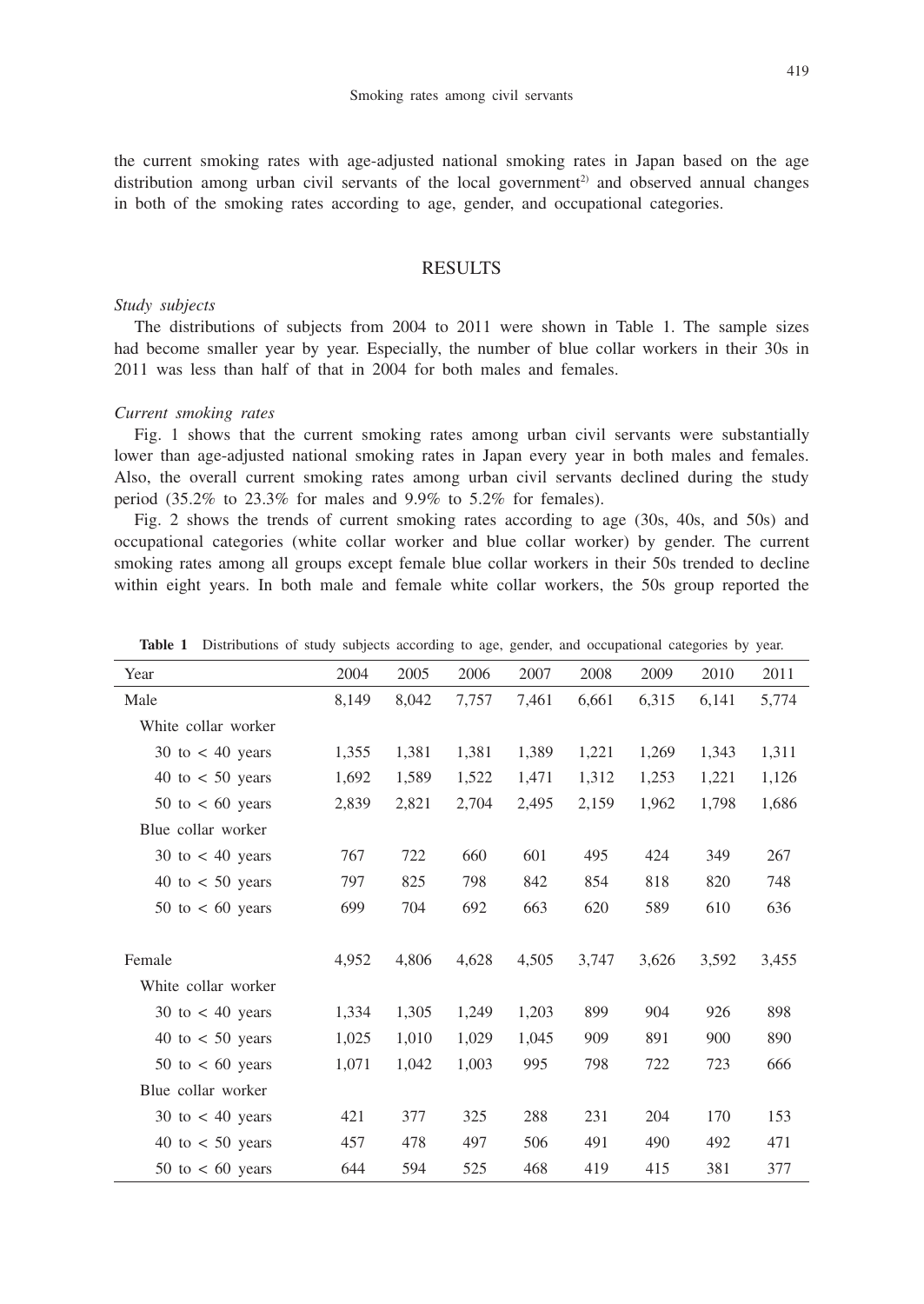

**Fig. 1** Current smoking rates among urban civil servants and age-adjusted national smoking rates in Japan (Health and Welfare Statistics Association. *J Health Welfare Stat*, 2012).



**Fig. 2** Trends in current smoking rates according to age and occupational categories by gender. WW, white collar worker; BW, blue collar worker.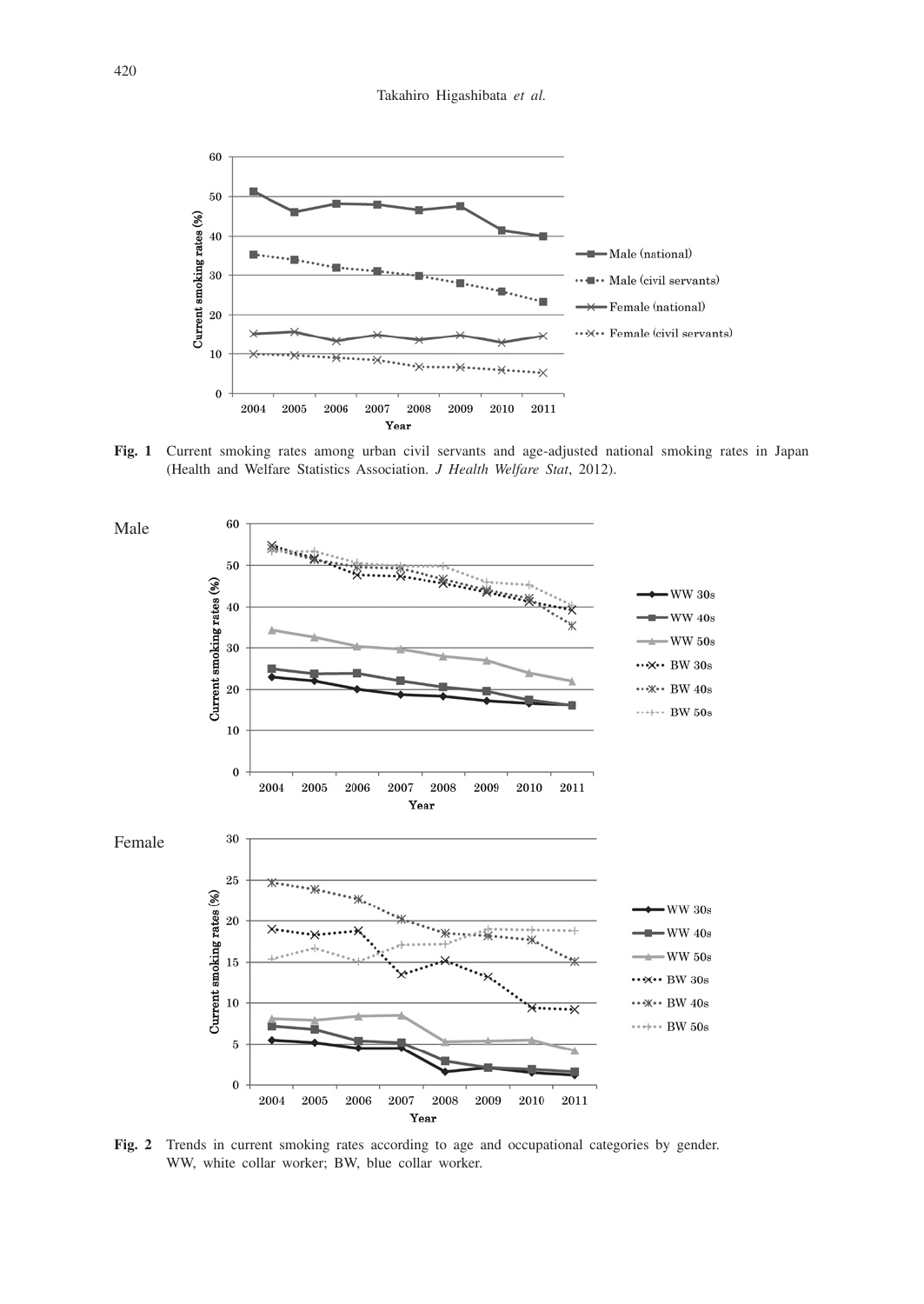highest current smoking rates, and the differences in the rates between the 30s and 40s groups had become smaller gradually. On the other hand, among blue collar workers, all three age groups in males were quite similar in the trend of current smoking rates, while the smoking rate among females in the 50s was the highest among the three age groups in 2011, though it was the lowest in 2004. The current smoking rates among blue collar workers were substantially higher than those among white collar workers at all time points in every age and gender group.

#### *Persistent smoking rates*

Fig. 3 shows the trends of persistent smoking rates. Females in their 30s reported remarkable decline of persistent smoking rates regardless of occupational categories. The persistent smoking rates in their 30s were the highest for males and the lowest for females among the three age groups in 2011, in both white and blue collar workers. Similar to current smoking rates, the persistent smoking rates among blue collar workers were higher than those among white collar workers at almost all time points in every age and gender group.



**Fig. 3** Trends in persistent smoking rates according to age and occupational categories by gender. WW, white collar worker; BW, blue collar worker.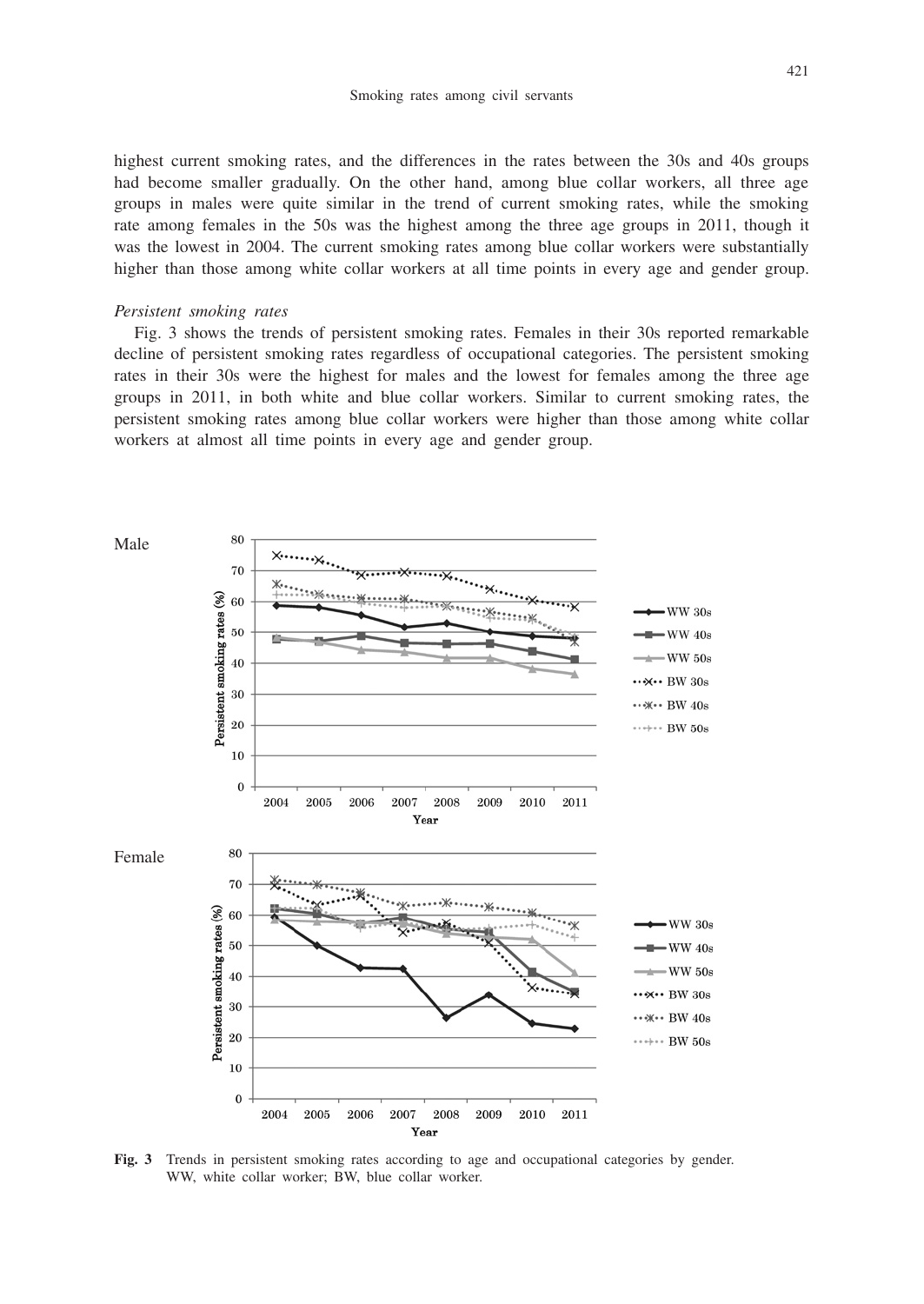#### DISCUSSION

In our study, the current smoking rates among urban civil servants were substantially lower than national smoking rates in Japan throughout the study period<sup>2)</sup> and still tended to decline. This might be a result of various efforts of the local government to reduce the current smoking rate among civil servants. Examples were smoking cessation seminars for young smoking workers and old workers with heavily accumulation of smoking, promotion by doctors and nurses to quit smoking for smokers who had abnormal findings in the annual health checkup, and smoking cessation programs for smokers wishing to quit smoking. Moreover, good access to information on the health dangers of smoking and smoking cessation support may have been effective to reduce current smokers.

This study showed a remarkable decline in the persistent smoking rates among females in their 30s regardless of occupational categories, while only a slight decline in those among males in their 30s. In previous studies, there was a clear tendency to quit smoking in older age groups, but the existing evidence regarding a gender difference in the effect of smoking cessation interventions has so far been unclear.11) One of the possible reasons for the gender difference in our study is a recent trend towards late marriage in Japanese. In a previous study, an association between current smoking and single status was negative for males and positive for females, and the association was stronger for females than for males.12) Therefore, females in their 30s might be more likely to quit smoking due to marriage than males in their 30s. Furthermore, a temporary nationwide increase in the smoking rates among Japanese young females around 2000 survey might have caused social movement towards reducing young female smokers.<sup>2)</sup>

For reduction of the high smoking rates among blue collar workers, worksite smoking policies that address environmental factors as well as individual factors are most likely to have a positive impact on smoking.13) Among such environmental factors are worksite rules limiting smoking. A total smoking ban in worksites is effective not only for smoking cessation at worksites, but also for that in off-duty situations, suggesting that environmental changes would affect individual psychological intentions to quit smoking.<sup>7)</sup> Also, a total smoking ban could be useful for limiting exposure to the environmental hazards of second-hand smoke at worksites.<sup>14)</sup> In addition to a total smoking ban, environmental factors include job stress, hazardous working conditions, pace of work, and the meaning of smoking among workers.4) Understanding the role of these factors in smoking cessation is substantially important for making worksite smoking cessation policies applicable to worksite conditions for blue collar workers. Moreover, groups with high persistent smoking rates should be considered target groups for making worksite smoking cessation policies more effective.

This study has several limitations. First, smoking status reported in some cases might be incorrect because the questionnaire was onymous. Second, some occupations were difficult to classify into the two occupational categories. This limitation might lead to an underestimation of differences in smoking trends between white and blue collar workers. Finally, the study subjects might not represent general white or blue collar workers in Japan because urban civil servants had less anxiety about their employment and more income than other workers in Japan.<sup>4)</sup> Therefore, it might be difficult to generalize our results to the greater Japanese population.

In summary, this study found relatively low current smoking rates among Japanese urban civil servants, and differences in the trends in current and persistent smoking rates between white and blue collar workers among them. Although it remains unclear what caused these differences, our findings would help to make worksite smoking cessation policies suitable for each occupational category. Further studies focusing on the difference between occupational categories are desirable for protecting workers from the health dangers of smoking.